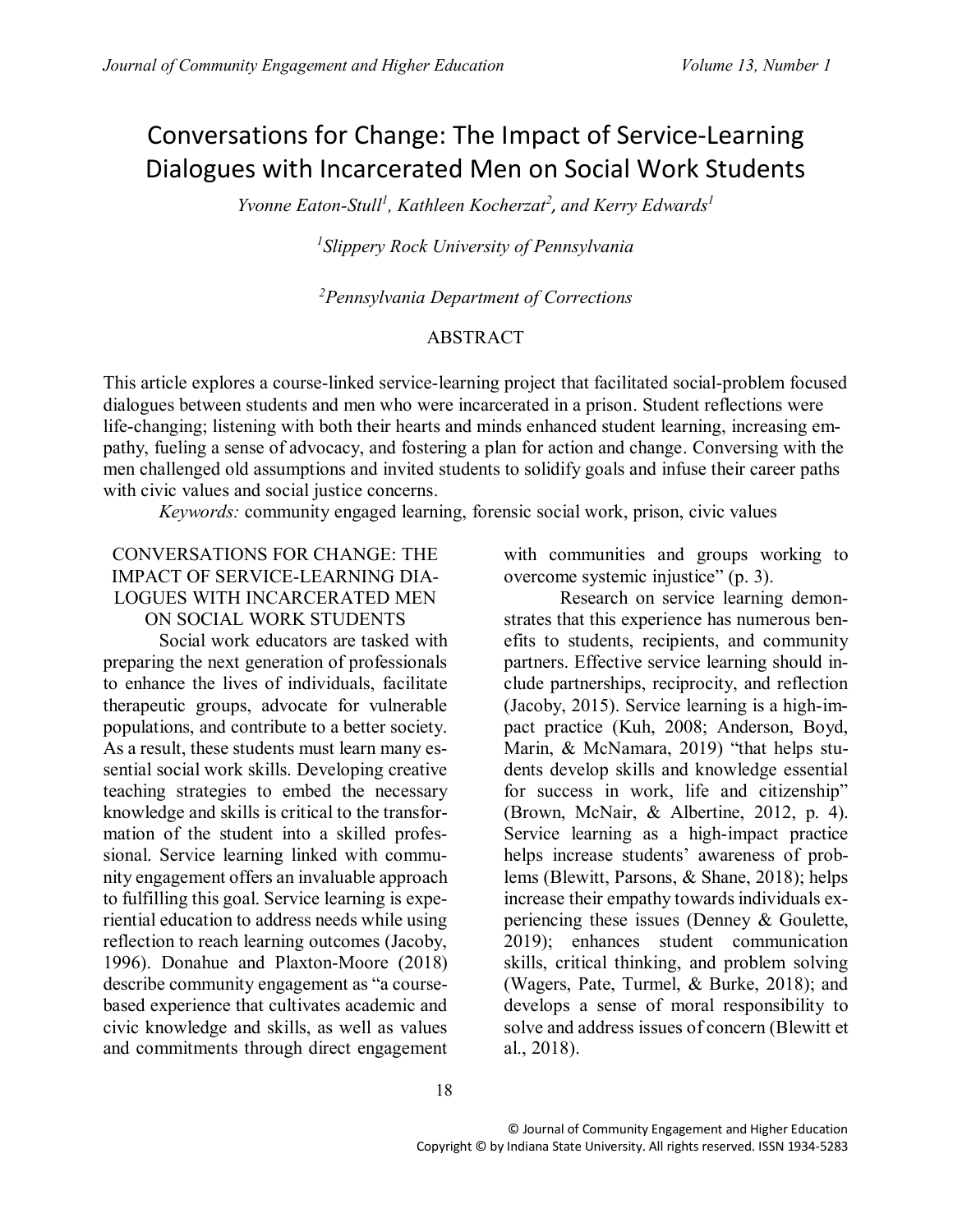#### **BENEFITS**

Service-learning projects take education beyond the classroom into practical settings where students can apply their knowledge, use their skills, and truly grow and change from the experience. Research indicates that service-learning projects can provide transformative experiences for the students (Cotton & Thompson, 2017; Gredley, 2015; Langlois & Lymer, 2016; Roberts, Sellers, Franks, & Nelson, 2018).

Social work students must seek to understand the experience and feelings of their clients. Truly being able to empathize with an individual is a core foundation to establishing successful therapeutic relationships. Growth in empathy and compassion for the human condition are a frequent outcome from service-learning projects (Gredley, 2015; Jacobs & Walsh-Dilley, 2018; Raikes & Balen, 2016; Wilson, 2011). Service learning provides students opportunities to work with underserved populations, better understand their struggles, and learn to care (Collica-Cox, 2020; Davis, 2015). The student's ability to see a person for who they are and what their struggles are, not what they have done, is especially important when attempting to establish rapport and facilitate change in the criminal justice system.

The social work value of social justice is especially apparent in the forensic settings when working with vulnerable populations. Social work educators are urged to provide opportunities to link social work curriculum and values with actual opportunities in the community to help the student internalize the profession's commitment to social justice and human rights (Robinson, 2018; Rozas & Garren, 2016). Service-learning opportunities embedded with social justice values result in an enhanced appreciation of the struggles faced by vulnerable groups and issues of power and inequality (Asghar & Rowe, 2017; Petracchi, Weaver, Schelbe, & Song, 2016; Raikes &

Balen, 2016). Mitchell (2007, 2015) indicates that critical service learning makes deeper connections for students, where they not only gain knowledge, competence, and values clarification, but also become change agents. Myers, Myers, and Peters (2019) longitudinal study supports that these high-impact practices can create pro-civic attitudes and engagement that continues later in life.

Strategies to increase students' sense of confidence and abilities are rampant in the social work field, including activities like roleplays, group projects, and field placements. Service learning provides another avenue to enhance a student's professional competence (Cotton & Thompson, 2017; Lennon-Dearing, 2015; Long & Utley, 2018; Lowe & Nisbett, 2013; Miller et al., 2019; Mink & Twill, 2012; Owen, Babinski, & Rabiner, 2019). Essential social work skills of active listening and advocacy can be developed by the creation of community engaged service-learning projects (Collica-Cox, 2020; Langellier, Astramovich, & Doughty Horn, 2020).

In addition to their capabilities, social workers must be able to engage in self-assessment and evaluation. Service learning's essential element of critical reflection facilitates growth in this area (Eyler & Giles, 1999). Service-learning projects enhance a student's self-awareness and analysis (Gredley, 2015; Lowe & Nisbett, 2013; Petracchi et al., 2016; Wilson, 2011). A student's reflection on their values and ethics enhances their growth as a caring, helpful professional who is prepared and ready to address societal challenges and injustices (Chooi Lim & Babar, 2016; Clancy & Bauer, 2018). Critical self-reflection is important in teaching social justice (Jacoby, 2015). Therefore, working with community partners who offer opportunities to work with diverse groups is another essential component of service learning.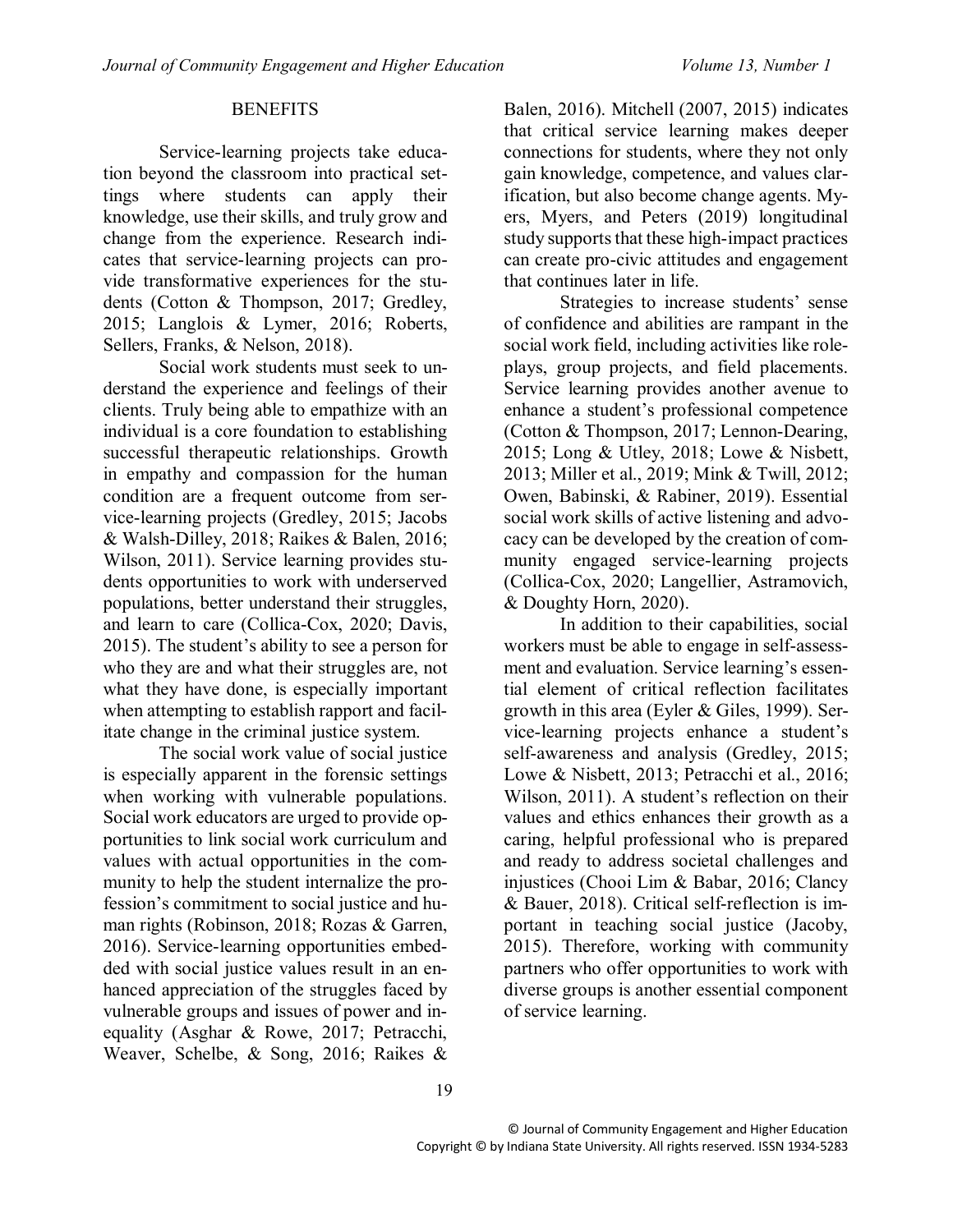## COMMUNITY PARTNERSHIPS

This Prison-University partnership provides opportunities that the University would otherwise not have. In addition to the students' learning benefits, this collaboration offers benefits to the community partner as well. The free, valuable service that the students provide offers potential new ideas and programming for the treatment staff to consider. Networking and positive connections with the community also occur. Finally, for the men who are incarcerated, they have an opportunity to serve as educators and experts, providing knowledge to students while enhancing their own self-efficacy and self-esteem.

For those who go to prison, the experience can have devastating, long-lasting consequences. Although most will return to their communities, this will not be without loss: loss of jobs, status, resources, and relationships. The stigma of incarceration oftentimes remains years after the event. Goffman (1963) made it clear that stigma was a "deeply discrediting attribute," which could only occur within the "language of relationships" (p.3). Simply stated, stigma is contingent on one's social context, rather than being a matter of any specific attribute. In our contemporary culture, incarceration often means that the label of 'ex-felon' will ensure stigmatization is permanent.

Partnerships between universities and prisons facilitate growth for those who are involved. Research has demonstrated that destigmatization can occur under the right circumstances. Removing negative labels can be a powerful way to neutralize stigma, and research demonstrates that students can play an important role in this. A good example is research results from instructor training for The Inside-Out Prison Exchange Program®. This is an organization that brings "outside" college students into prison, joining incarcerated men

and women who become "inside students" for an undergraduate course (Conti, Morrison, & Pantaleo, 2013). Here, incarcerated people were called "inside students" rather than inmates, and the college students were called "outside students." This suspension of institutional labels was an important first step in the de-stigmatization process. During the encounters between the two groups, a safe space was created where "negative labels are set aside and civility is reestablished" (Conti et al., p.164). It is through a new language of relationships, which must first be demonstrated by the group leaders, that normalization of the stigmatized individual occurs (Conti et al., p.168). Although each service-learning dialogue is offered as a single session, compared to the semester-long collaboration of the Inside-Out program, there are still common threads: both programs provide a safe space to respectfully restore civility through discussion and nonjudgmental sharing, in the hope of seeing beyond stigma and labels.

## THE COURSE

Forensic Social Work is an upper-level social work elective course. Forensic social work applies social work practice skills to individuals involved with the criminal justice system (National Organization of Forensic Social Work, n.d.). Virtually all forensic social work practitioners will work with individuals who were victims of crime or accused of committing a crime. This course spanned the entire fall semester (15 weeks) and met for a 50-minute period three times per week. Course content included information on civil and criminal law, policies, assessment, and treatment strategies when working with clients involved in the legal system. Forensic professionals came to the classroom as guest lecturers and discussed a variety of topics in areas such as child welfare, interpersonal violence, and prison treatment. The semester long project focused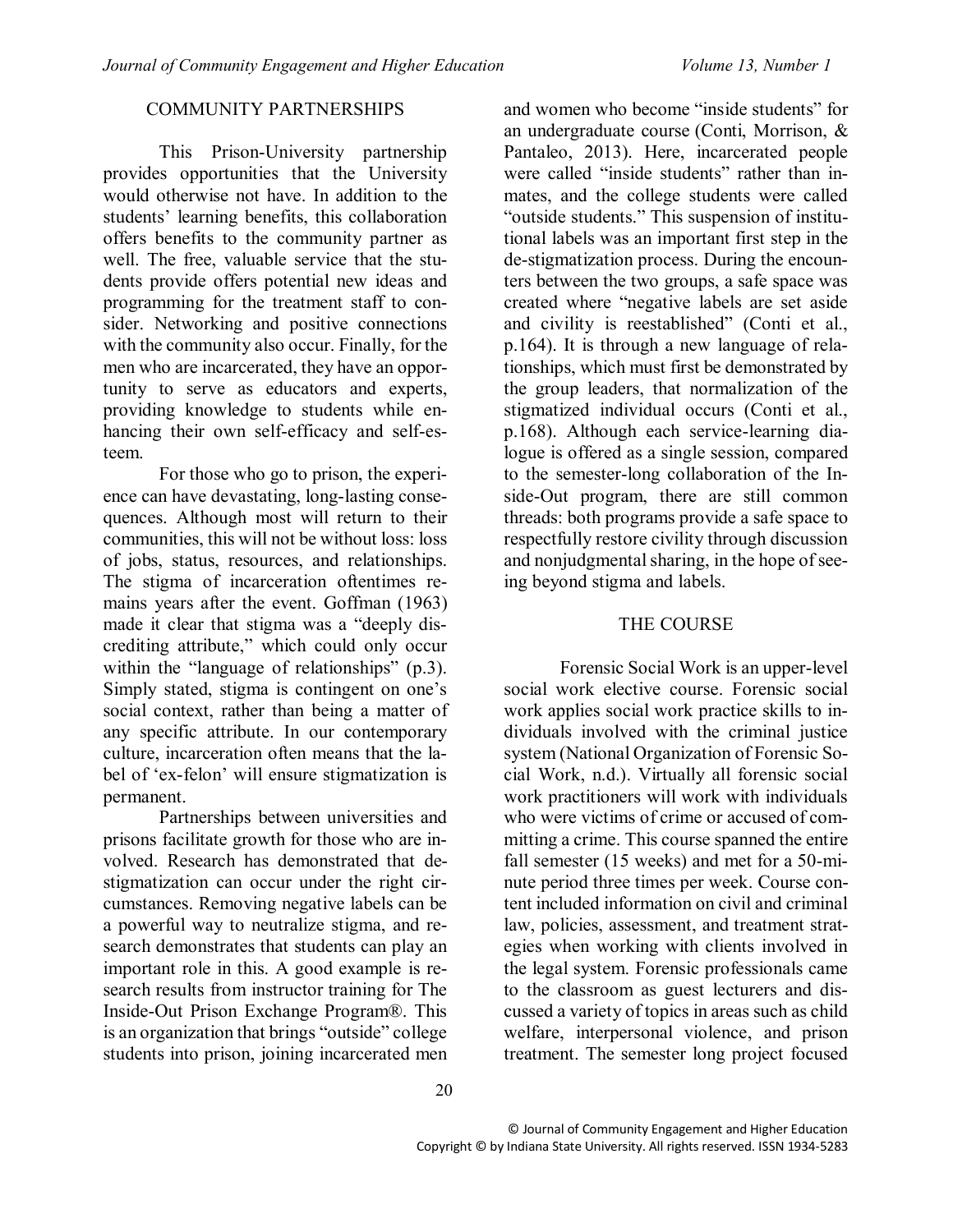on helping students apply their learning to problems faced by individuals impacted by the criminal justice system. The objectives for the service-learning project included: exploration of an identified problem faced by those who are incarcerated (active listening and empathy), development of strategies to address these issues (critical thinking), personal growth (self-awareness both personally and professionally), and identification of future steps (goals and aspirations). Thirty students were enrolled in the course; each student chose to participate in one of six different pre-arranged service opportunities. This paper will focus on three of these service-learning projects which comprise the larger category of Service-Learning Dialogues with Incarcerated Men. The community partner (a prison) assisted in the generation of these projects by identifying three relevant and common issues these men struggle with: Substance Abuse, Mental Health and Recidivism. The students in each group developed a list of 10 relevant questions they researched and believed were related to these issues. These questions were sent to the prison treatment staff for pre-approval.

## **The Dialogues**

In order to recruit participants, the prison treatment staff explained the project to unit team leaders and staff in the Therapeutic Community. Selection for participation in the service-learning dialogues was based upon those whose backgrounds matched the pre-selected monthly topics. Unlike focus groups, a research method to collect data on a person or issue, these service-learning dialogues were an experiential learning opportunity to enhance students' skills and learning. For example, if someone had a history of substance abuse treatment and that topic was going to be discussed, the individual would be deemed suitable for that particular group and invited to participate. It was also crucial that those who

were selected expressed their own level of interest and strong motivation to be involved in the dialogues. Once this process was underway, names of interested participants were forwarded to the treatment staff who then scheduled an informal meeting with them in order to discuss the specifics of this project. At this informal meeting, the men were invited to review and discuss the topics suggested for discussion, to ask questions, and to comment on the student-developed questions. The men were invited to reject any questions they deemed to be too personal or inappropriate. If they later changed their minds about the group, they were told they could opt out of participation. All those invited to participate accepted the invitation without hesitation.

Power dynamics were identified early on. For example, concern for student comfort was expressed during one exchange with the staff. Near the end of the informal meeting, the treatment staff member asked the men how they would like the chairs to be arranged for the dialogues. Several older men insisted that they thought it would be best if the students were asked what seating arrangements they would be most comfortable with. At this early phase, the reason for this was not clear. On the surface, it seemed polite and something a host would do for a guest. However, it could also belie apprehension by the incarcerated participants of potential judgment and fear toward them by the unknown students who were from the University and in a position of privilege. Allowing the students to initiate distance would mitigate any perceived rejection by them. This would follow other research that noted guarded optimism and anxiety on the part of both the incarcerated participants and the students (McAninich & Narvich, 1992).

Each month (September, October, and November), one group of six students, along with the faculty member, went to the state prison to meet with the incarcerated men, ask questions, hear their experiences, and facilitate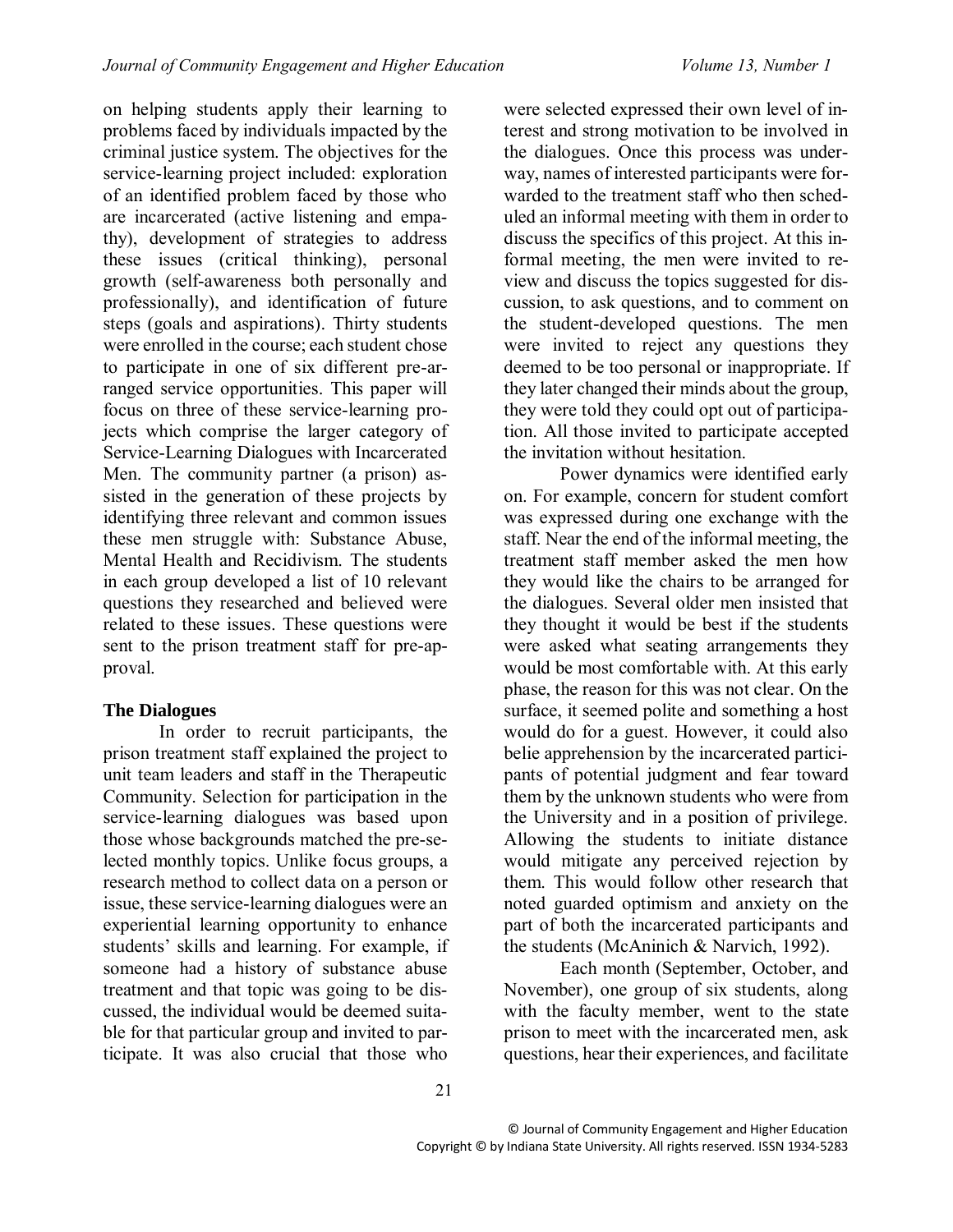a discussion. About six to eight incarcerated men attended these dialogues each month and each discussion lasted for an hour and a half. The students previously decided how they would facilitate the dialogues. For 1-½ hours, the students and men talked about these issues of concern. Ultimately, students had to complete critical reflection about this experience, gaining a better understanding of both themselves and the men, while developing potential solutions, suggestions, and objectives (Eyler & Giles, 1999).

#### **REFLECTION**

Students had multiple opportunities for reflection in this course. Narrative reflection enhances the growth in service learning (Asghar & Rowe, 2017; Langlois & Lymer, 2016; Wilson, 2011). Immediately following the dialogues, students, faculty and the prison treatment staff met to share their feelings and insights. Themes that were consistently communicated by student participants included normalization of the incarcerated men as being just regular people, how respectful the men were, and how the struggles expressed by the men seemed to be in need of innovative solutions. Students were also required to complete a final written reflection from the experience, addressing civic knowledge, skills, values, and civic motivation. The written reflection followed prompts in the form of questions. Civic knowledge included questions about how course content was applied and what they learned. Civic skills asked about personal growth, such as their skills working with this population and any new assumptions they came away with. Civic values explored their personal values and any desire for personal change. Finally, civic motivation explored the students' sense of responsibility for working with this population and any influences on their future career paths. Additionally, students had to complete a service paper that

summarized their service, explored their social problem and contributing factors, ideas for future collaborations, and self-assessment. The self-assessment delved deeper into the skills they utilized and how the experience will help them to help others in the future. Content of student written reflections were reviewed for identified themes and potential future collaborations and solutions. Student reflections demonstrated that their learning and social work skills were greatly enhanced by this experience.

#### **Reflection/Outcomes** *Substance Abuse*

Students who completed the dialogue focused on substance abuse were significantly impacted by the way the men opened up, expressed their emotions, and honestly shared the difficulties and struggles they've encountered with addiction. Students were particularly struck by the men's motivation and desire to change their "personal habits." Students suggested that the University's MSW program might be helpful in supplementing current program resources by providing forensic social work interns to address rising clinical needs. Lastly, a collaboration between the University and the prison was suggested in order to write a grant to secure funding for additional substance abuse treatment resources.

One of the most valuable outcomes was the impact on the students. They stated, "Being able to meet with the incarcerated men really gave us motivation to continue our education so that someday we can professionally and compassionately advocate for those in need." Another stated, "This was life-changing to me. I always knew I wanted to focus on drug and alcohol, but having the chance to have a conversation with inmates really opened my mind and my heart towards the prison population, helping me determine exactly where I want to be." The students re-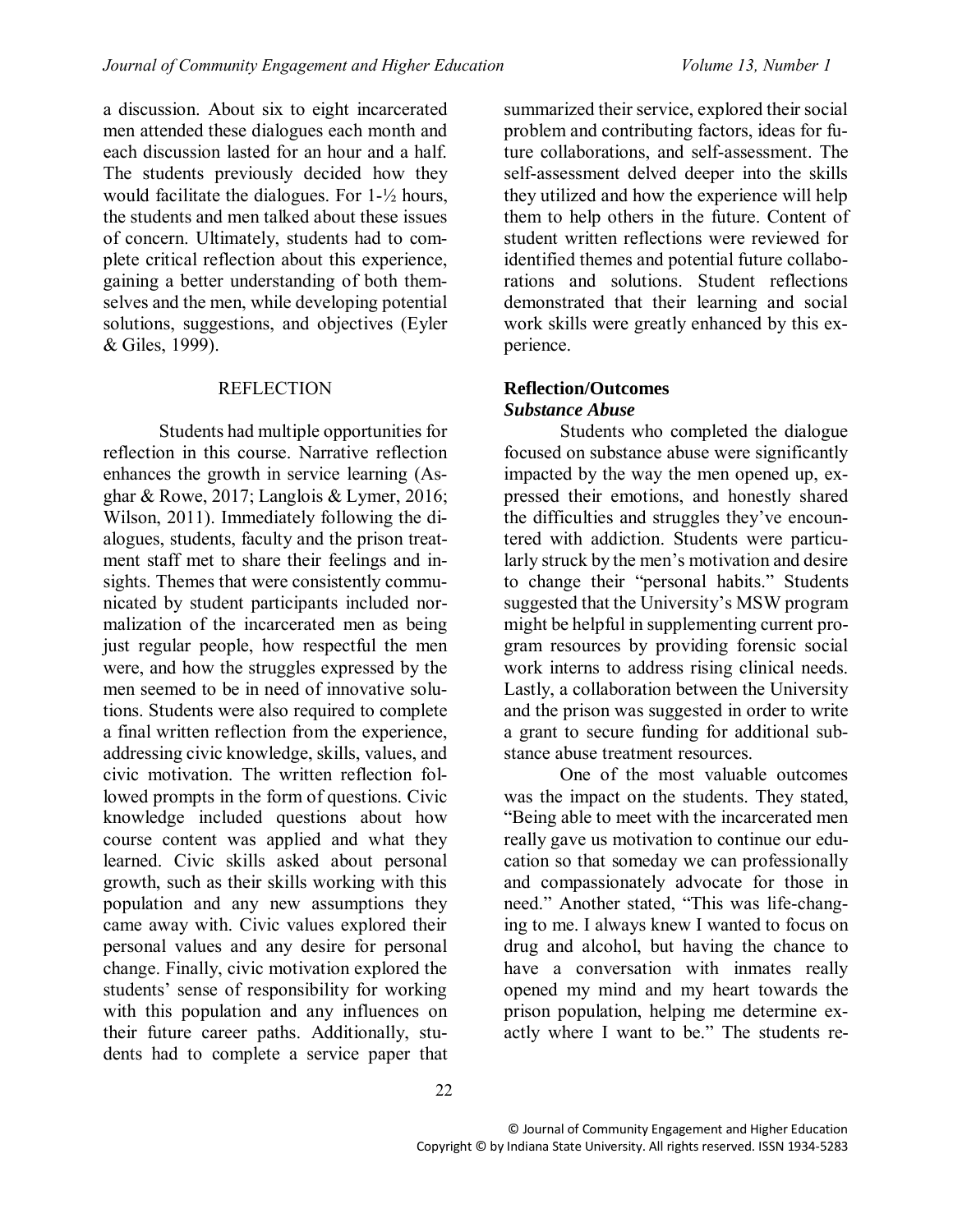flected on the compassion, empathy, and increased understanding they gained from this experience.

## *Mental Health*

Students who completed the dialogue on mental health noted the willingness and desire of men to participate in current group offerings, even as they desired a wider selection of topics. The students suggested creating a partnership between the prison and the University, in order to collaborate on innovative new groups such as animal-assisted intervention and music therapy. Again, the general consensus was that the University's MSW program, with a concentration in clinical social work, would be a considerable resource in addressing the burgeoning mental health needs of those who are incarcerated.

The students were able to truly listen and hear the men's stories and needs. One student stated, "I always talk about wanting to work in the prison, but now I am thinking about what can be done to help these men and how I can facilitate change based on their needs." Another said, "This experience opened my eyes to problems they face on a daily basis and what could be improved with better support." Again, the role of advocacy came through as they said, "I want to help the community I am working with and be motivated to change the things that need to be changed."

## *Recidivism*

Students who completed the dialogue on recidivism were struck by how they heard "over and over how drug use was a major contributor leading them back to prison as well as unhealthy coping and poor support systems." Many men expressed a desire to obtain marketable skills, certifications, and job training, but were frustrated that competitive vocational education frequently meant having to transfer to another facility, sometimes far from family

and loved ones. Students understood the issue of recidivism as being a combination of limited resources despite there being an ever-increasing, desperate demand for effective reentry services. In light of this quandary, students offered a "short term" solution: adding more intense peer mentoring prior to release and continuing for months/years after release. The mentors can offer support and guidance to help the individual stay on track.

The students also proposed long-term remedies and indicated their long-term interest in rehabilitation efforts. One stated, "I want to write policies one day that will help them to have the skills and tools they need." Another said, "Coping skills, support systems, and addiction services are all necessary for an individual to thrive outside of the prison. I am grateful for this experience as it has led me to get a grip on what I want to do after I graduate and, hopefully, how I can help as well."

#### **CONCLUSION**

As indicated from the critical reflection, this service-learning experience wastruly transformational for these students. As similar research has suggested, these students gained compassion and empathy from hearing the personal stories and insights from the men (Gredley, 2015; Jacobs & Walsh-Dilley, 2018; Raikes & Balen, 2016; Wilson, 2011). It enhanced their understanding and appreciation of an often forgotten, overlooked population. The students were motivated by this experience and reported that it fueled their desire for helping this vulnerable population (Cotton & Thompson, 2017; Gredley, 2015; Langlois & Lymer, 2016; Roberts, Sellers, Franks, & Nelson, 2018). This experience reinforced the core values of social work. In addition to the student benefits, it was an extremely rewarding class for the faculty to witness the growth and change in students. Finally, the men contributed to the growth and development of the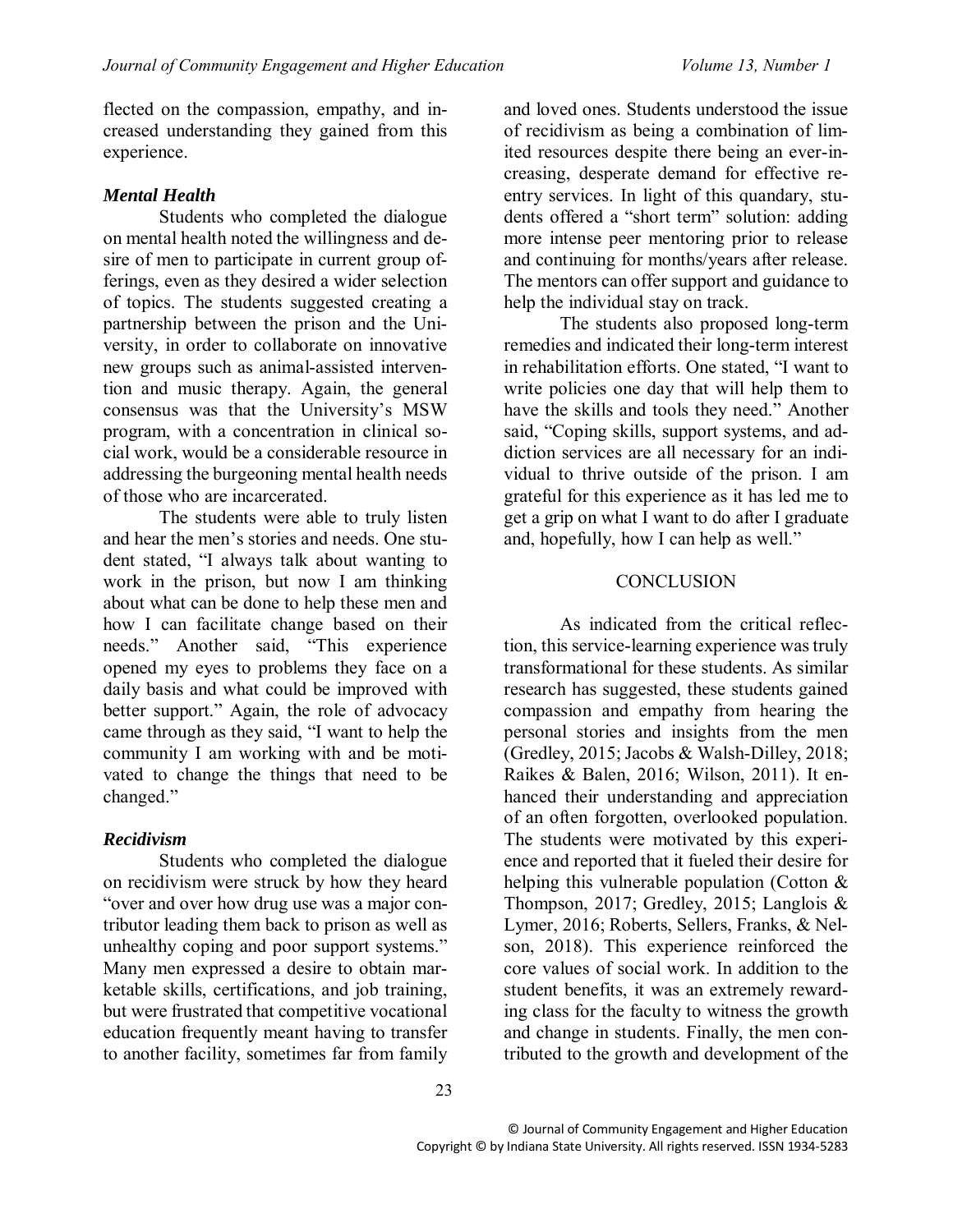next generation of social workers…and for that we thank them immensely.

#### **REFERENCES**

- Anderson, K. L., Boyd, M., Marin, K. A., & McNamara, K. (2019). Re-imagining service-learning: Deepening the impact of this high-impact practice. *Journal of Experiential Education, 42*(3), 229–248. https://doi.org/10.1177/105382591983 7735
- Asghar, M., & Rowe, N. (2017). Reciprocity and critical reflection as the key to social justice in service learning: A case study. *Innovations in Education and Teaching International, 54*(2), 117– 125.

https://doi.org/10.1080/14703297.201 6.1273788

- Blewitt, J. M., Parsons, A., & Shane, J. M. Y. (2018). Service learning as a high-impact practice: Integrating business communication skills to benefit others. *Journal of Education for Business, 93*(8), 412–419. https://doi.org/10.1080/08832323.201 8.1498315
- Brown McNair, T., & Albertine, S. (2012). Seeking high-quality, high-impact learning: The imperative of faculty development and curricular intentionality. *Peer Review, 14*(3)*,* 4–5.
- Chooi Lim, P. K., Babar, M. G. (2016). Service learning in health professions education for the 21st century. *International E-Journal of Science, Medicine and Education, 10*(2), 1–2.
- Clancy, K. A., & Bauer, K. (2018). Creating student-scholar-activists: Discourse instruction and social justice in political science classrooms. *New Political Science, 40*(3), 542–557.

https://doi.org/10.1080/07393148.201 8.1489091

- Collica-Cox, K. (2020). Civic engagement for the future criminal justice professional: Service the underserved in a correctional setting. *Journal of Community Engagement and Scholarship, 12*(2), 10–21.
- Conti, N., Morrison, L., & Pantaleo, K. (2013). All the wiser: Dialogic space, destigmatization and teacher-activist recruitment. *The Prison Journal*, 93(2), 163– 188. https://doi.org/10.1177/003288551247

2654

Cotten, C., & Thompson, C. (2017). High-impact practices in social work education: A short-term study-abroad service-learning trip to Guatemala. *Journal of Social Work Education, 53*(4), 622–636. https://doi.org/10.1080/10437797.201

7.1284626

- Davis, J. (2015). Engaging criminal justice students through service learning. *Journal of Criminal Justice Education, 26*(3), 253v272. http://dx.doi/10.1080/10511253.2015. 1009478
- Denney, A. S., & Goulette, N. (2019). College student views on criminality and community correctional sanctions: A highimpact practice. *Corrections: Policy, Practice & Research, 4*(1), 58–78. https://doi.org/10.1080/23774657.201 8.1558425
- Donahue, D. M., & Plaxton-Moore, S. (2018). *The student companion to communityengaged learning: What you need to know for transformative learning and real social change.* Stylus Publishing, LLC.
- Eyler, J., & Giles, D. E. (1999). *Where's the learning in service-learning?* Jossey-Bass.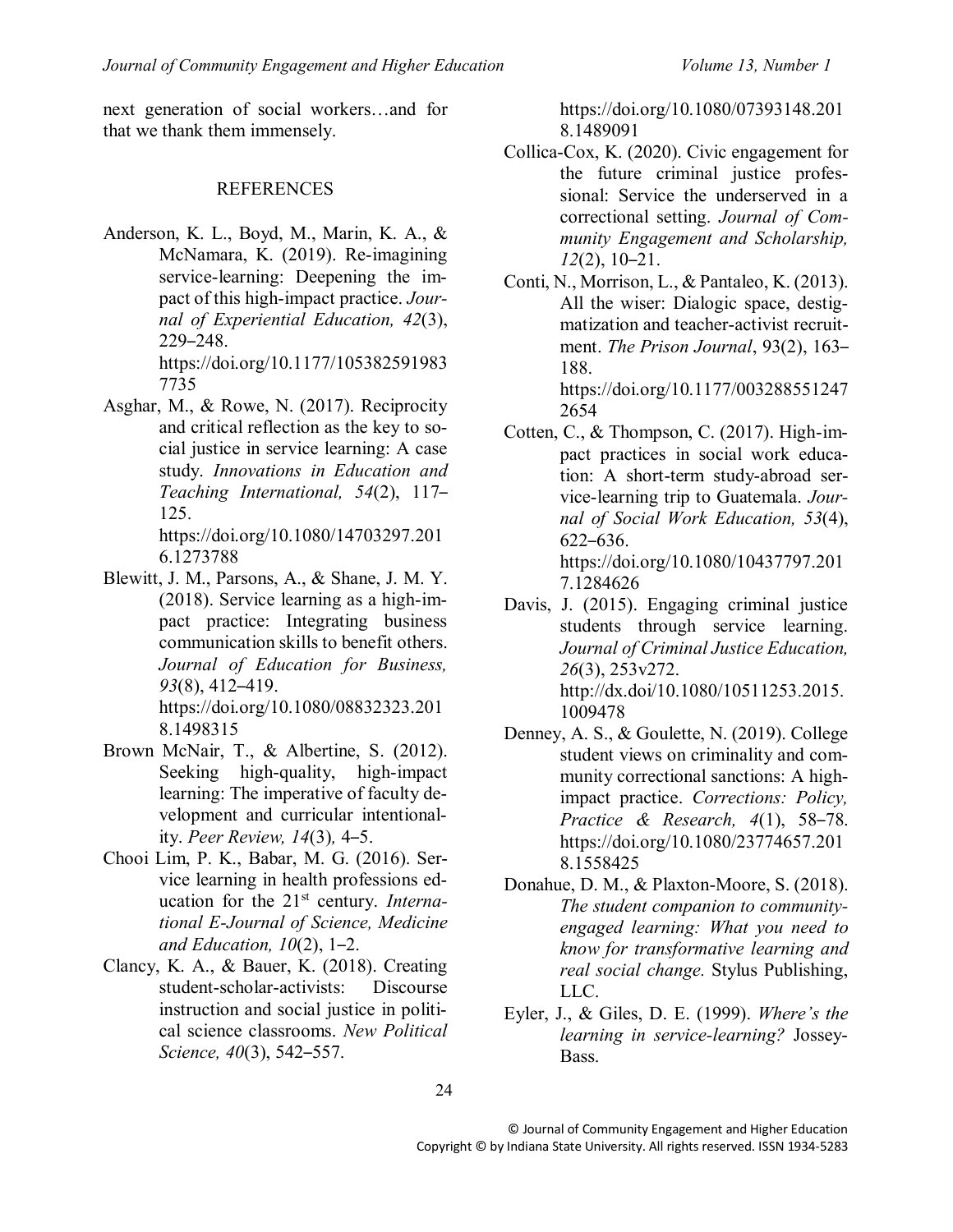- Goffman, E. (1963). *Stigma: Notes on the management of spoiled identity.* Penguin.
- Gredley, S. (2015). Learning through experience: Making sense of students' learning through service learning. *South African Journal of Higher Education, 29*(3), 243–261.
- Jacobs, M., & Walsh-Dilley, M. (2018). Cultivating empathy: Lessons from an interdisciplinary service-learning course. *Journal of the National Collegiate Honors Council, 19*(1), 15–23.
- Jacoby, B. (2015). *Service-learning essentials: Questions, answers and lessons learned.* Jossey-Bass.
- Jacoby, B. (1996). Service-learning in today's higher education. In B. Jacoby (Ed.), *Service-learning in higher education: Concepts and practices.* Jossey-Bass.
- Kuh, G. D. (2008). High-impact educational practices: What they are, who has access to them, and why they matter. *Association of American College and Universities*, 1–33.
- Langellier, K. A., Astramovich, R. L., & Doughty Horn, E. A. (2020). Infusing service learning into the counselor education curriculum. *The Professional Counselor, 10*(2), 194–203. doi:10. 15241/kal.10.2.194
- Langlois, S., & Lymer, E. (2016). Learning professional ethics: Student experiences in a health mentor program. *Education for Health, 29*(1), 10–15.
- Lennon-Dearing, R. (2015). A model for teaching group work through servicelearning in a baccalaureate program. *Journal of Teaching in Social Work, 35*, 544–556. https://doi.org/10.1080/ 08841233.2015.1087935
- Long, J. J., & Utley, M. E. (2018). An afternoon spent behind bars: The impact of

touring a correctional facility on student learning. *The Journal of Correctional Education, 69*(3), 32–48.

- Lowe, M., & Nisbett, N. (2013). Mentoring incarcerated youth: A community-based learning experience. *Journal of Community Engagement and Higher Education, 5*(1), 82–90.
- McAninch, T., & Narvich, S. (1992). The encounter: A study of effects of an interaction between student inmates from Prairie Correctional Center and students from Illinois State University. *The Journal of Correctional Education, 43(1),* pp.46–51.
- Miller, A. R., Miller, K. E., Bailey, S., Fletcher, M., France-Harris, A., Klein, S., & Vickery, R. P. (2019). Partnering academics and community engagement: A quality enhancement plan for a diverse and non-traditional University. *Journal of Community Engagement and Scholarship, 12*(1), 17–32.
- Mink, T., & Twill, S. (2012). Using servicelearning to teach a social work policy course. *Journal of Community Engagement and Scholarship, 5*(1), Article 2.
- Mitchell, T. D. (2015). Using a critical service-learning approach to facilitate civic identity development. *Theory into Practice, 54,* 20–28. https://doi.org/10.1080/00405841. 2015.977657
- Mitchell, T. D. (2007). Critical service-learning as social justice education: A case study of the Citizen Scholars Program. *Equity & Excellence in Education, 40*, 101–112. https://doi.org/10.1080/106656807012 28797
- Myers, C. B., Myers, S. M., & Peters, M. (2019). The longitudinal connections between undergraduate high impact
- 25